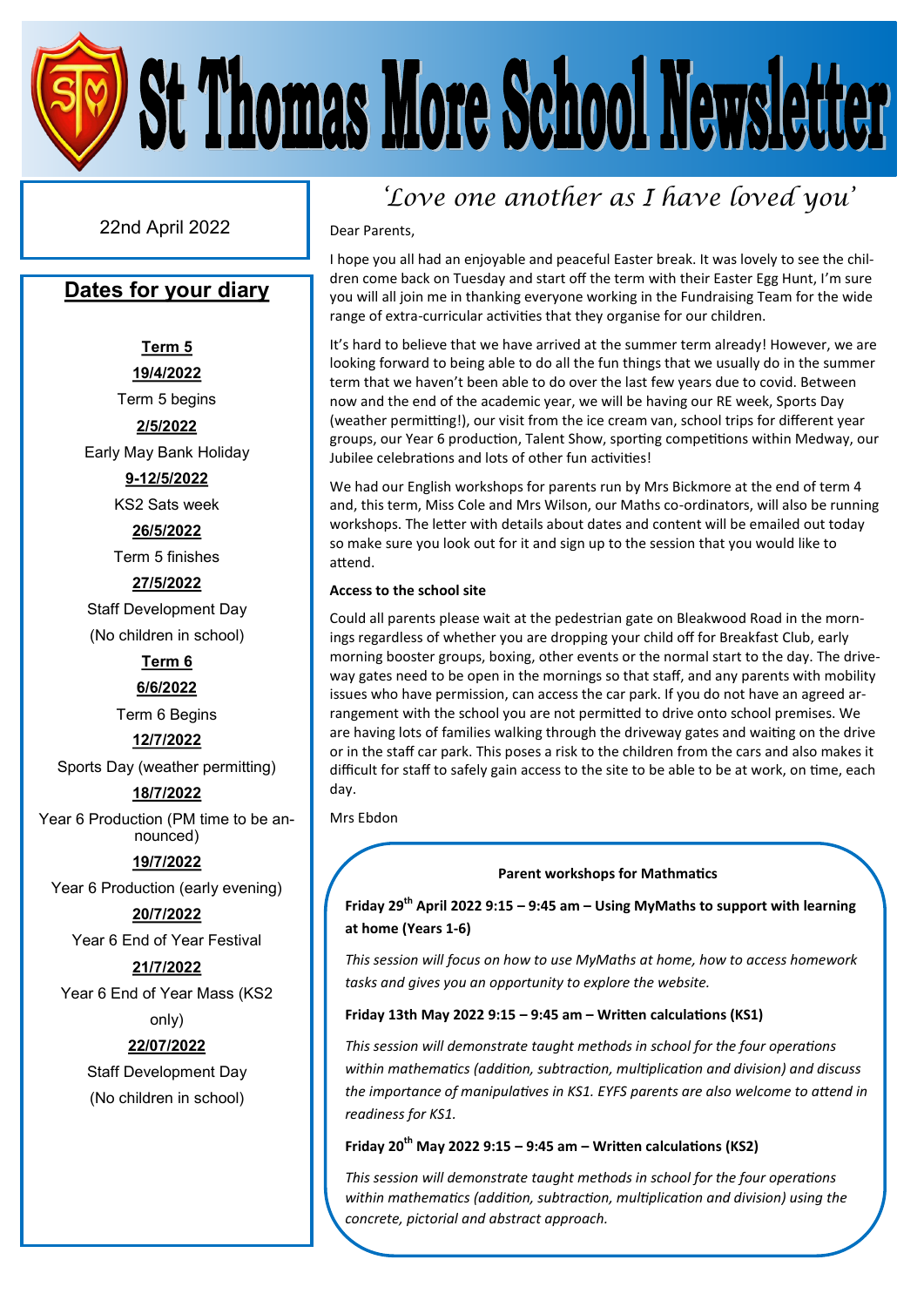*'Love one another as I have loved you'*

**Beacons Easter Garden Competition Raising Money for Demelza House**

**Thank you for all of the lovely Easter garden's that were designed and brought in. We still have a number of children who have not paid their entry money please could you pop this into the office as all money raised is going to Demelza House.**

**Thank you**

**Parent workshop 'Understanding your child's behaviour'** Friday 29th April 9:15 . Please allow 1 hour 30 mins for the session.

# **Parent workshop 'Understanding your child's anxiety.'**

Friday  $6<sup>th</sup>$  May 9:15 start. Please allow 1 hour 30 mins for the session.

Both sessions will be run by our Emotional Wellbeing Support practitioner Emily.

Sessions will be held here at St Thomas More School. Please sign in at the office.

> To register your attendance, please email [sen@st](mailto:sen@st-thomasmore.medway.sch.uk)[thomasmore.medway.sch.uk](mailto:sen@st-thomasmore.medway.sch.uk)

### **Parent Helpers**

If anyone would like to come into school as a parent helper for a few hours, or an afternoon, each week please let the office know.

Teachers would greatly appreciate anyone who would be able to come in to hear some of our children read.

Thank you

**Merit Awards Jamian A RR Joel D RS Rachel T 1J Jakub N 1D Willow J 1D Sophia C 2F Amelia M 2S Isabelle S 4S Abigail S 4T Isla C 5H Ella B 6C Alfie R 6C Dilys A 6B**

**Michaela A 3C**

**Bentley A-B 3B**

**Edward M 5M**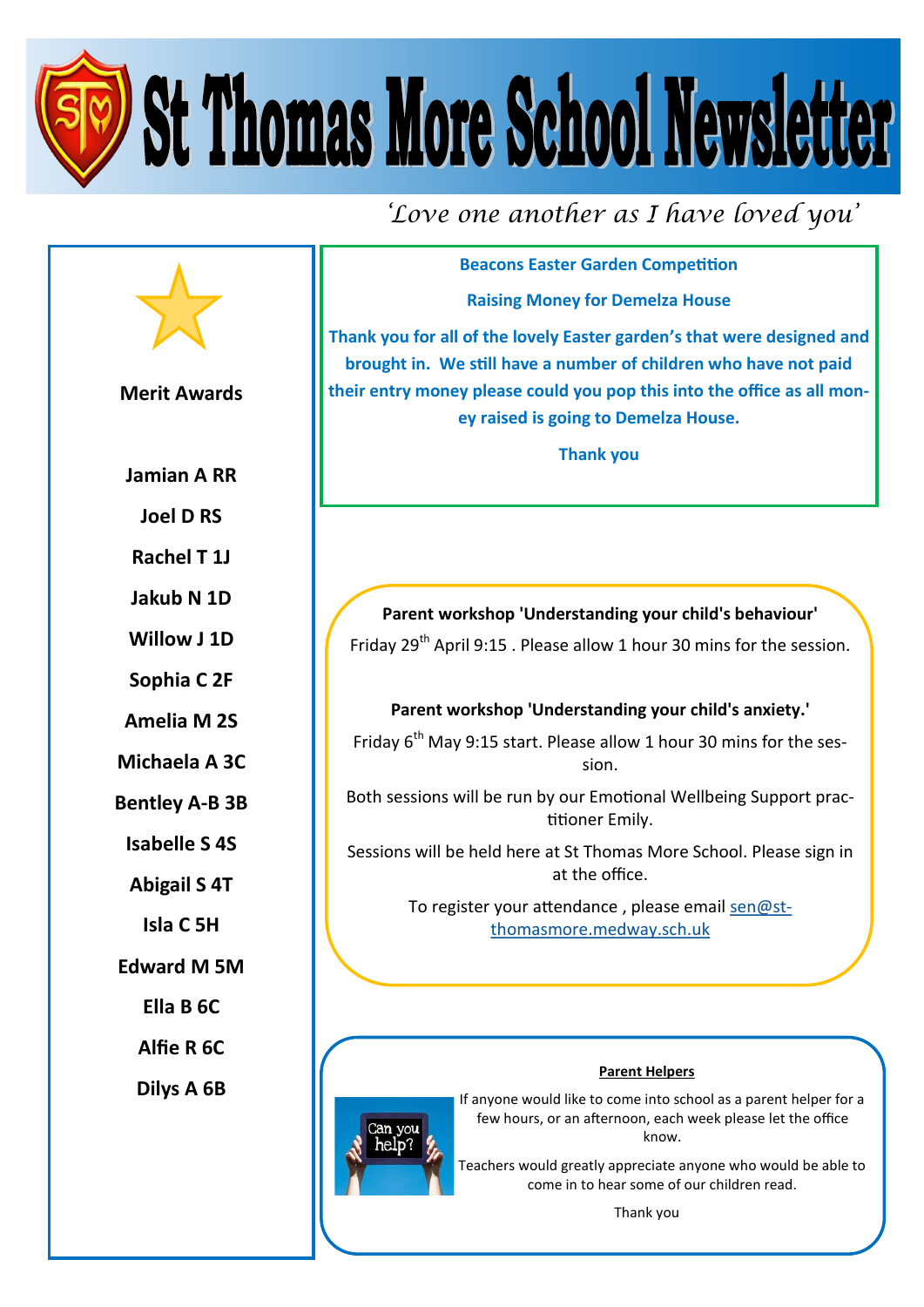*'Love one another as I have loved you'*



**A big Happy Birthday to..**

**Maisie M Jasroop S Zayn M**

**Oluwaferanmi A**

**Elora C**

**Teniola A**

**Sebastian M**

**Joanna I**

**Emmanuel A**

**Joshua O**

**Freddie F**

**Noah F**

**Esther O**

**Daniel O**

**Keetan J**

**Isla M**

**Benjamin P**

**Charles H**

**Elliott R**

**Georgia T**



# **Intra house competition winners**

25th April 2022

Children from the following houses may come into school wearing an item (i.e hairband/headband) in red (St George's) blue (St Andrew's) in addition to their school uniform OR exchange an item of their school uniform for an item of red/blue clothing

KS1 St Andrew's (blue team)

KS2 St George's (red team)

### **Year 6 Leaver Hoodies**

If you have not yet ordered and paid for your Year 6 Leaver Hoodie please could you drop your completed form and payment into the office, clearly marked with child's name, class and Year 6 Leaver Hoodie.

We have received some forms without payment so please could you ensure payment is sent in as soon as possible. We cannot accept cheques, in this instance, only cash as the hoodies are being organised by the Year 6 parents.

Thank you



Club Ausome provides much-needed support to children with additional needs and their families. We support families across Medway and the South East. We provide a safe and secure place for our children to make friends and socialise, building their confidence and self-esteem amongst their peers and with other safe adults in order for them to flourish.

Club AUsome has lots of events and activites coming up please visit their website

https://club-ausome-106734.square.site/